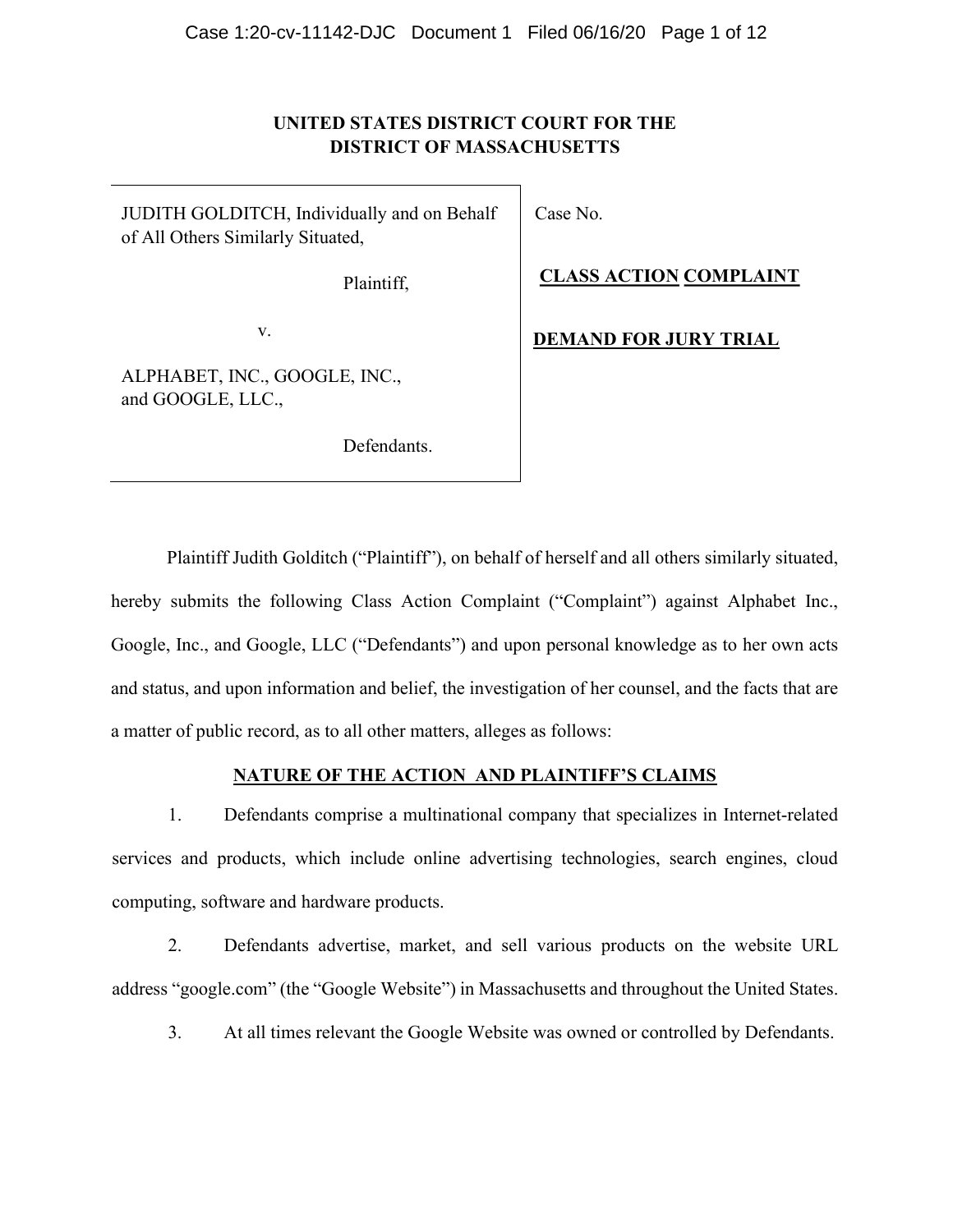# Case 1:20-cv-11142-DJC Document 1 Filed 06/16/20 Page 2 of 12

4. Defendants derive a substantial portion of their revenues from advertising products to consumers and others on the Google Website.

5. Defendants sometimes refer to the Google Website as "Google Buys" or "Google Shopping."

6. Defendants realize revenue from the sale of each product advertised on the Google Website.

7. The greater the number of sales of a product on the Google Website, the greater the revenues and profits realized by Defendants.

8. The recent pandemic of the potentially fatal Coronavirus has prompted increased interest in so-called "germ killing" products including surface-cleaners.

9. One such surface-cleaner is a product in various sizes sold under the Pine-Sol brand name (the "Product").

10. The Product competes directly with numerous other surface-cleaning products.

11. On March 4, 2020, Plaintiff purchased the Product which was advertised on the Google Website as follows: "Pine-Sol Multi Surface Cleaner  $-$  2 pack, 100 fl oz" ("Plaintiff's Product") on a webpage linked to the Google Website at the following URL:

https://www.google.com/shopping/product/18246641905544109501?q=pine+sol +online+bestellen&prds=epd:6676307831759892082,prmr:3,tpim:COv8z92qgJ-X1QEQhJzGttPYpYcHGLCEjgciA1VTRCjPlnxBTCxsdYC,pdprs:5&utm\_medium=tu\_cu&utm\_content=eidlsjeuxoeqt&utm\_campaign=5609649&gclid=CjwKCAiA98TxBRBtEiwAVRLqu 67JOyL1blX6geGEQdle6XxJLnQcorpZd6UqLE3ZUeFint1v5- YCAxoCGt8QAvD\_BwE

12. At the time of Plaintiff's purchase of Plaintiff's Product, the Google Website depicted the front portion of the Product label which contained a representation in prominent print as follows: "Kills 99.9% of Germs."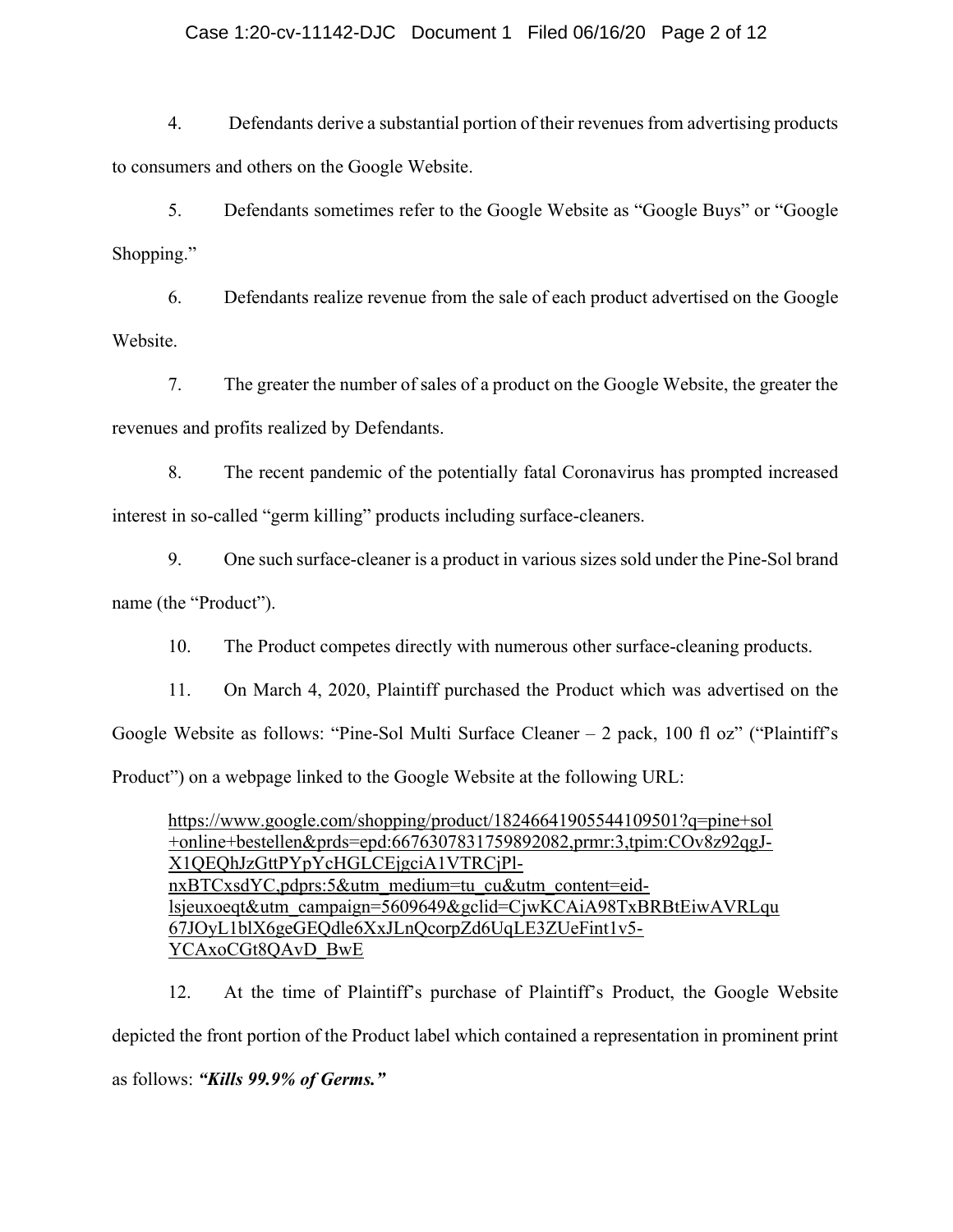## Case 1:20-cv-11142-DJC Document 1 Filed 06/16/20 Page 3 of 12

13. At the time of Plaintiff's purchase of Plaintiff's Product, the Google Website contained an additional representation in prominent print as follows: "Kills 99.9% germs at home and work."

14. Despite the Product label and additional representation (individually and collectively, the "Representation(s)") concerning the killing of 99.9% of germs, there are no reliable studies that support the Representations.

15. On information and belief, the Product does not kill a variety of germs and/or bacteria including certain germs/bacteria that cause a variety of diseases (the "Diseases"), including certain strains of influenza, Ebola, and norovirus.

16. By each Representation, reasonable consumers are led to believe that proper use of the Product will prevent the Diseases and will kill at least 99.9% of all germs that cause all illnesses in human beings.

17. The Representation on the Product label and on the Google Website each is false and misleading as the Product when used as directed does not kill 99.9% of all germs.

18. Each Representation is harmful, deceptive and misleading to consumers and other purchasers because it gives the misleading impression that using the Product will prevent the Diseases and all other human illnesses, including SARS Covid-2, the illness caused by the COVID-19 virus (i.e., the "Coronavirus").

19. Each Representation allows Defendants to unlawfully increase their revenues and profits derived from sales of the Product.

20. Each Representation gives Defendants a competitive edge over many competing products including, by example, competitive products that expressly state that the product is effective in reducing and/or killing only a limited number and/or specified germs.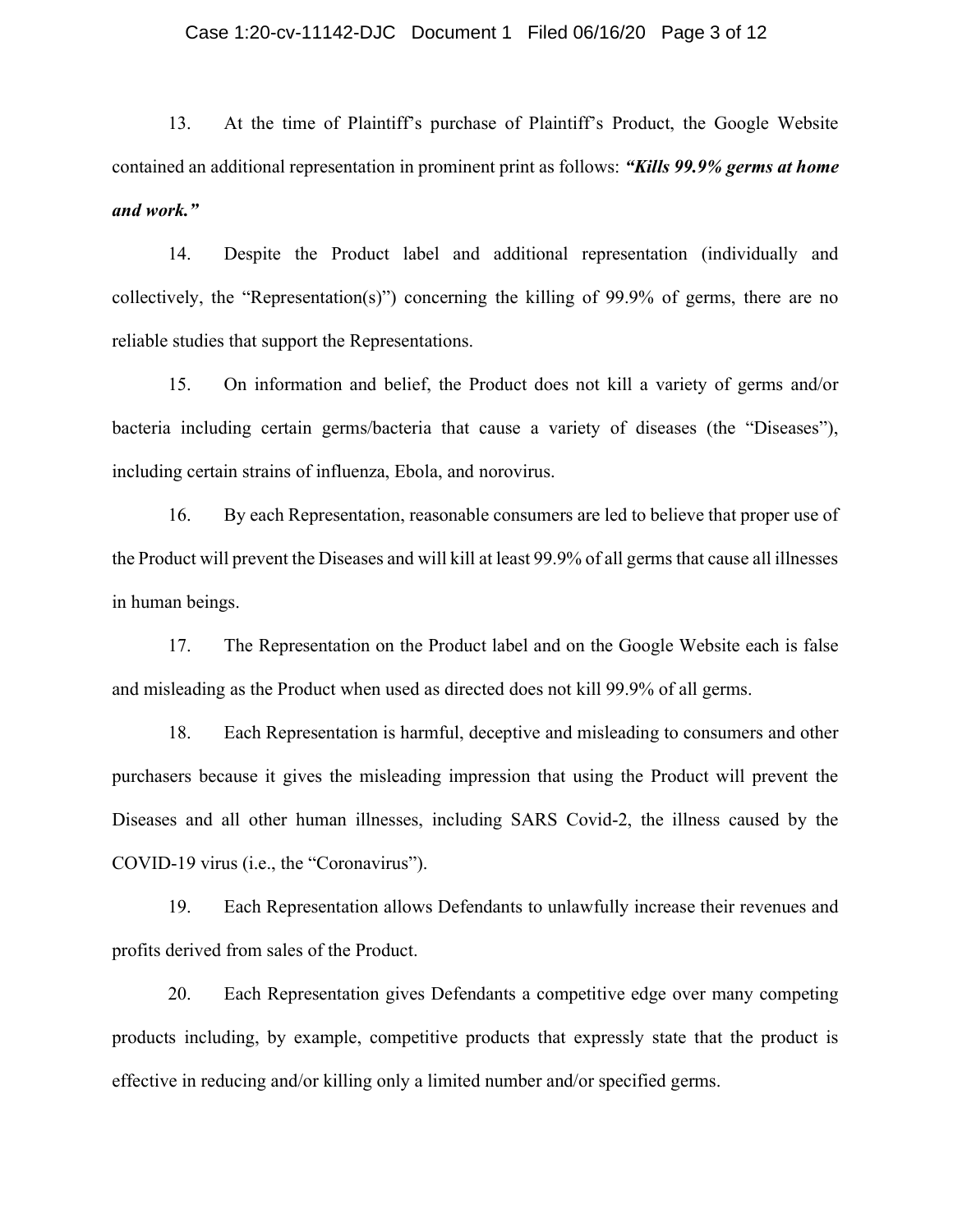## Case 1:20-cv-11142-DJC Document 1 Filed 06/16/20 Page 4 of 12

21. The Defendants' conduct caused Plaintiff and others similarly situated to suffer damages requiring disgorgement and restitution as well entitling them to injunctive relief.

22. The Product is unable to provide the outcomes promised by the Defendants in the Representations.

23. The Defendants' marketing of the Product with the Representations is designed to – and did – to the knowledge of Defendants, deceive, mislead and defraud consumers and others that purchased the Product on the Google Website.

24. The Defendants' false, deceptive and misleading marketing and sale of the Product has enabled Defendants to sell more of the Product than they would have in the absence Defendants' misconduct.

25. The Defendants' false, deceptive and misleading marketing and sale of the Product has enabled Defendants to sell the Product and at higher prices per unit than they would have in the absence Defendants' misconduct.

26. Defendants' misconduct alleged above results in additional revenues to Defendants at the expense of consumers and other purchasers of the Product from the Google Website.

27. The value of the Plaintiff's Product purchased from the Google Website was materially less than its value as represented by the Defendants.

28. Had Plaintiff and class members known the truth, they would not have bought the Product, or would have paid less for it.

29. As a result of each false and misleading Representation, the Product is sold at a premium price compared to other similar products sold in a way that is not misleading.

30. As a result of Defendants' false and deceptive Representations, Plaintiff and the other members of the proposed Class have purchased a product that has not been proven to perform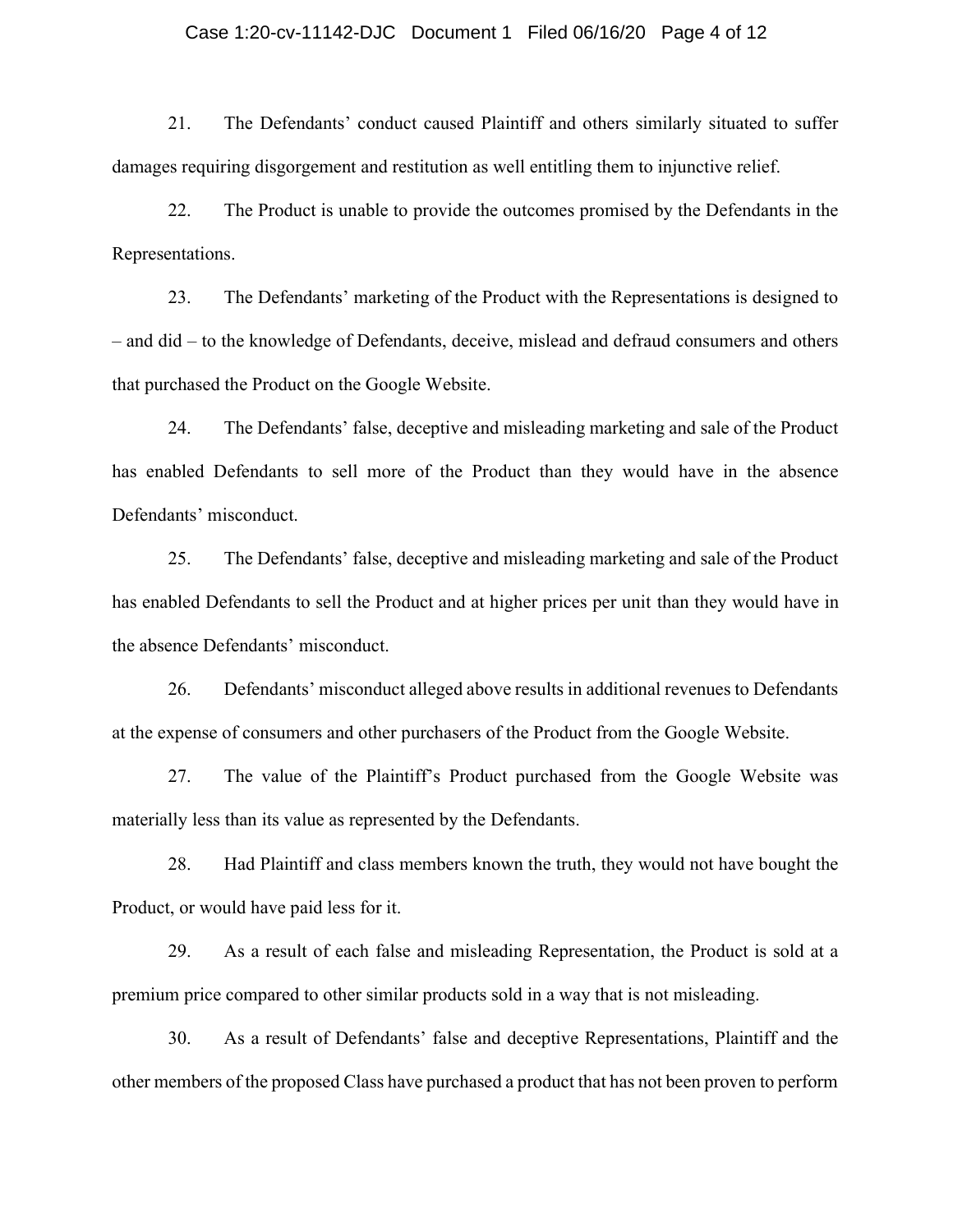as advertised. This action seeks to obtain redress for purchasers the Product from the Google Website, and to enjoin Defendants' deceptive and unlawful advertising as well as to obtain other equitable relief. Plaintiff brings this lawsuit against Defendants on behalf of herself and all other similarly situated who purchased the Product in the United States from the Google Website.

#### JURISDICTION AND VENUE

31. This Court has jurisdiction over the subject matter presented by this Complaint under 28 U.S.C. § 1332(d)(2)(A) because it is a class action arising under the Class Action Fairness Act of 2005 ("CAFA"), Pub. L. No. 109-2, 119 Stat. 4 (2005), which explicitly provides for the original jurisdiction of the Federal Courts of any class action in which any member of the Class is a citizen of a State different from any Defendant, there are more than 100 members and in which the matter in controversy exceeds in the aggregate sum of \$5,000,000.00, exclusive of interest and costs.

32. The total claims of individual Class members in this action are in excess of \$5,000,000.00 in the aggregate, exclusive of interest and costs, as required by 28 U.S.C.  $\S\S 1332(d)(2)$  and (6).

33. Plaintiff is a citizen and resident of the Commonwealth of Massachusetts, whereas Defendants are citizens of Delaware and/or Florida for purposes of CAFA and relevant diversity requirements.

34. This Court has personal jurisdiction over the Defendants because Defendants conduct business in Massachusetts through the Google Website, and sell products to consumers and others in Massachusetts via the Google Website.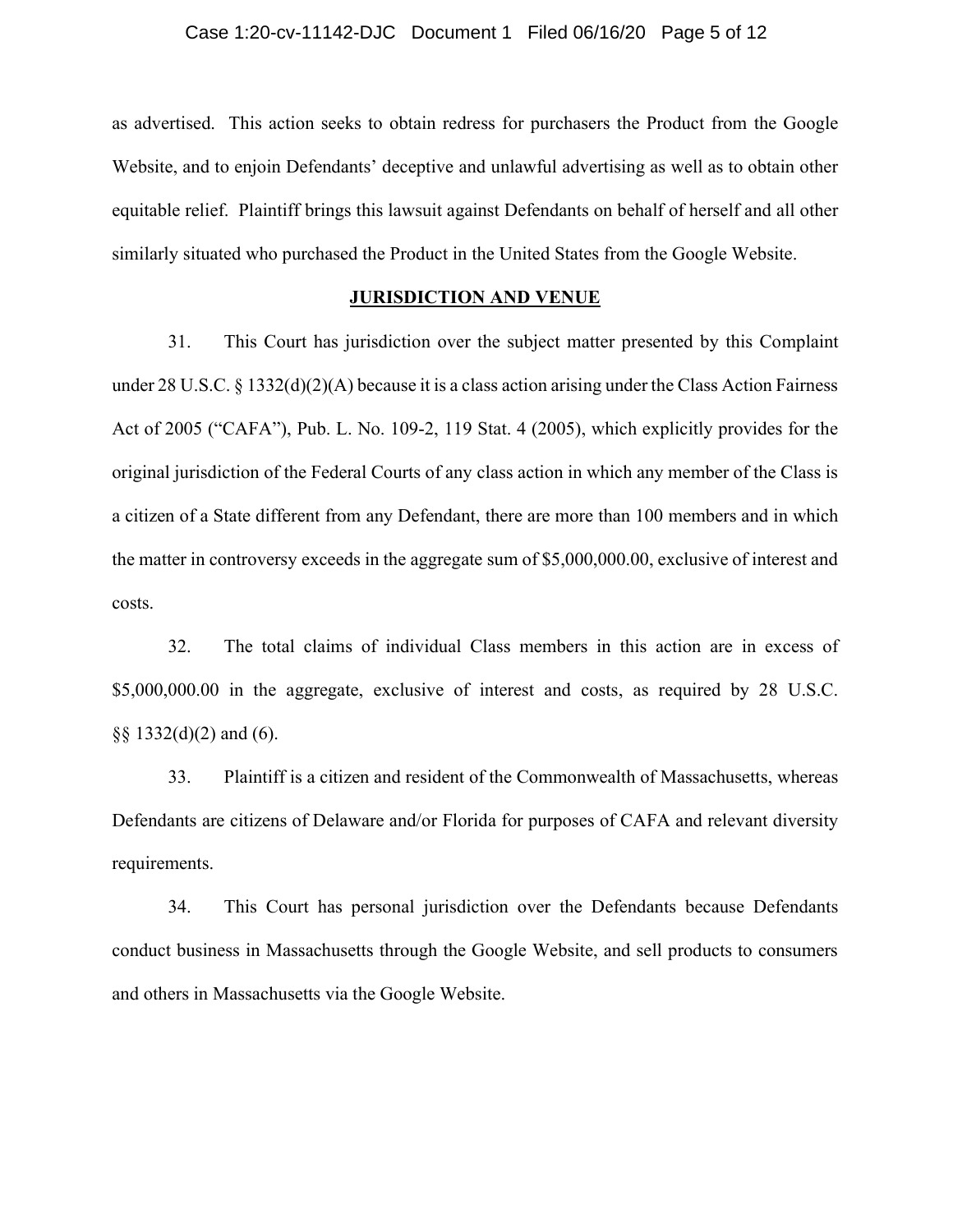35. Venue is proper in this District under 28 U.S.C. § 1391(b)(2) because a substantial part of the events or omissions giving rise to the claims herein occurred in this District and because Plaintiff resides in this District.

### **PARTIES**

36. Plaintiff Judith Golditch is a resident of the Commonwealth of Massachusetts, and was exposed to Defendants' deceptive and misleading statements (i.e., the Representation) in Massachusetts through purchase of the Product on the Google Website. Had Plaintiff known the truth concerning the Representation, she would not have purchased the Product.

37. Defendant Alphabet, Inc. is a corporation organized and existing under the laws of the State of Delaware, with its principal place of business at 1600 Amphitheatre Parkway Mountain View, CA 94043.

38. Defendant Google, Inc. is a corporation organized and existing under the laws of the State of Delaware, with its principal place of business at 1600 Amphitheatre Parkway Mountain View, CA 94043.

39. Defendant Google, LLC is a limited liability company organized and existing under the laws of the State of Delaware, with its principal place of business at 1600 Amphitheatre Parkway Mountain View, CA 94043.

40. At all times herein, Defendants' respective agents, employees, representatives, and owners, were acting within the course and scope of such agency, employment, and representation, on behalf of Defendants.

## CLASS ACTION ALLEGATIONS

41. Plaintiff sues under Rule 23(a), (b)(2) and Rule 23(b)(3) of the Federal Rules of Civil Procedure, on behalf of herself and a Class defined as follows: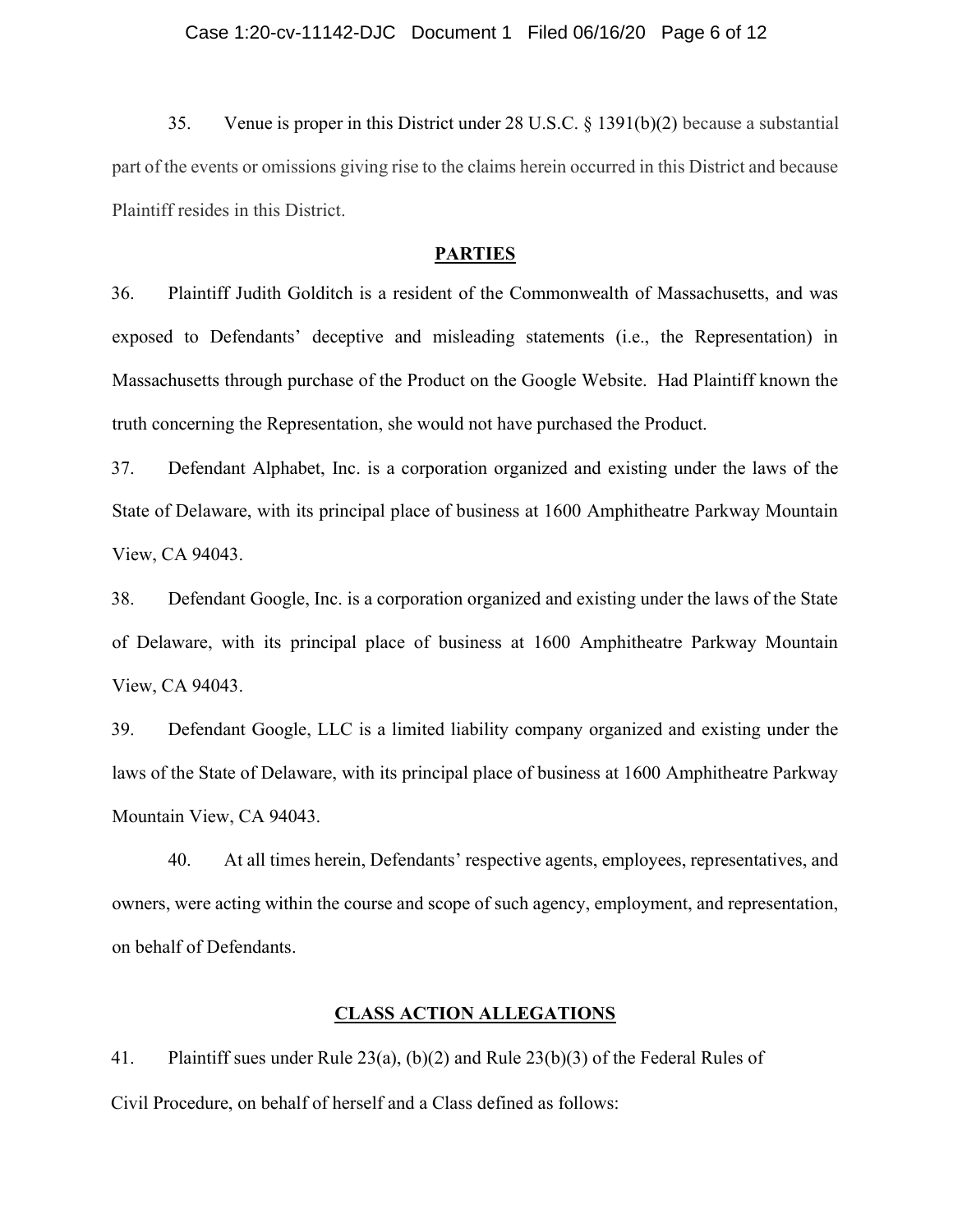all persons in the United States who purchased the Product during the period from June 16, 2017 until notice is disseminated to the Class. Excluded from the Class are Defendants and their respective affiliates, and the officers, directors, and employees of Defendants and Defendants' affiliates.<sup>1</sup>

42. This case is also brought on behalf of a subclass of the Class consisting of all persons who purchased the Product in the Commonwealth of Massachusetts from the Google Website, during the period from June 16, 2017 until notice is disseminated to the Class (the "Massachusetts Class").

43. The definition of the Class is unambiguous.

44. Plaintiff is a member of the Class she seeks to represent.

45. Class Members can be notified of the class action through contact information and/or address lists maintained in the usual course of Defendants' business.

46. Class Members are so numerous and geographically dispersed that the individual joinder of all Class Members is impracticable. The precise number of Class members is unknown to Plaintiff but may be ascertained from Defendants' records. Class Members may be notified of the pendency of this action by recognized, Court approved notice dissemination methods, which may include U.S. Mail, electronic mail, Internet postings, and/or published notice.

47. Additionally, common questions of law and fact predominate over the questions affecting only individual Class Members. Some of the common legal and factual questions include:

- a Whether Defendants had adequate substantiation for each Representation prior to making it;
- b Whether each Representation is true, or is misleading, or reasonably likely to deceive;

<sup>&</sup>lt;sup>1</sup> Plaintiff reserves the right to modify or amend the Class definition, as appropriate, during this litigation.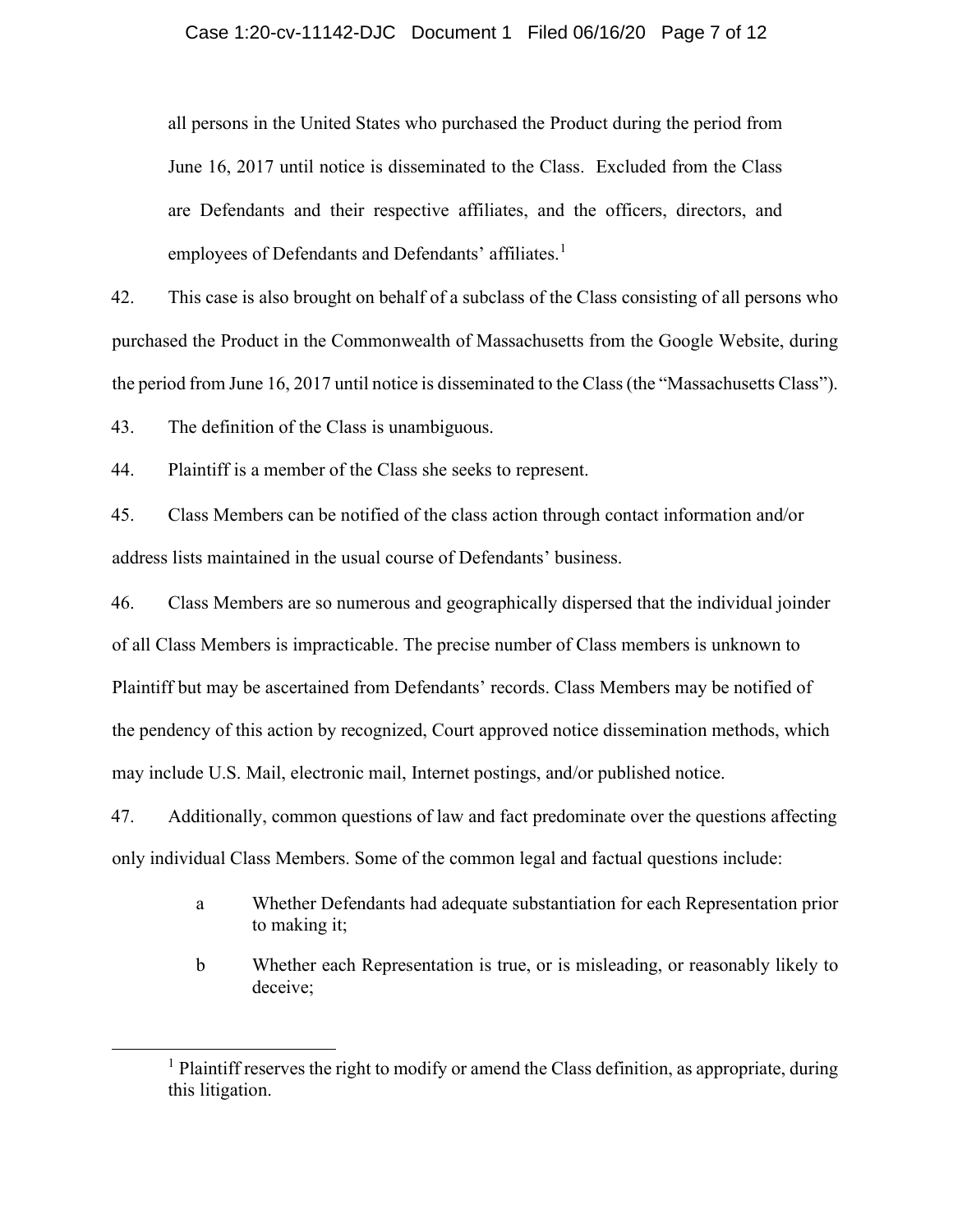- c Whether the Defendants' alleged misconduct constitutes violations of the laws asserted herein;
- d Whether Defendants are engaged in unfair and/or deceptive advertising with respect to the Product;
- e Whether Defendants have been unjustly enriched;
- f Whether Plaintiff and members of the Class have been injured by Defendants' conduct; and
- g Whether Plaintiff and the Class are entitled to relief, and the amount and nature of such relief.

48. The injuries sustained by the Class Members flow, in each instance, from a common nucleus of operative facts—Defendants' misconduct. In each case Defendants have market the Product in an unfair and deceptive manner.

49. Plaintiff's claims are typical of the claims of the other Class Members because Plaintiff, like all Class Members, bought the Product and was actually deceived.

50. Plaintiff will fairly and adequately protect the interests of the Class. Plaintiff is familiar with the basic facts that form the bases of the Class Members' claims. Plaintiff's interests do not conflict with the interests of the other Class Members she seeks to represent. Plaintiff has retained counsel competent and experienced in class action litigation and intends to prosecute this action vigorously. Plaintiff and Plaintiff's counsel will fairly and adequately protect the interests of the Class Members.

51. The class action device is superior to other available means for the fair and efficient adjudication of the claims of Plaintiff and the Class Members. The relief sought per individual members of the Class is small given the burden and expense of individual prosecution of the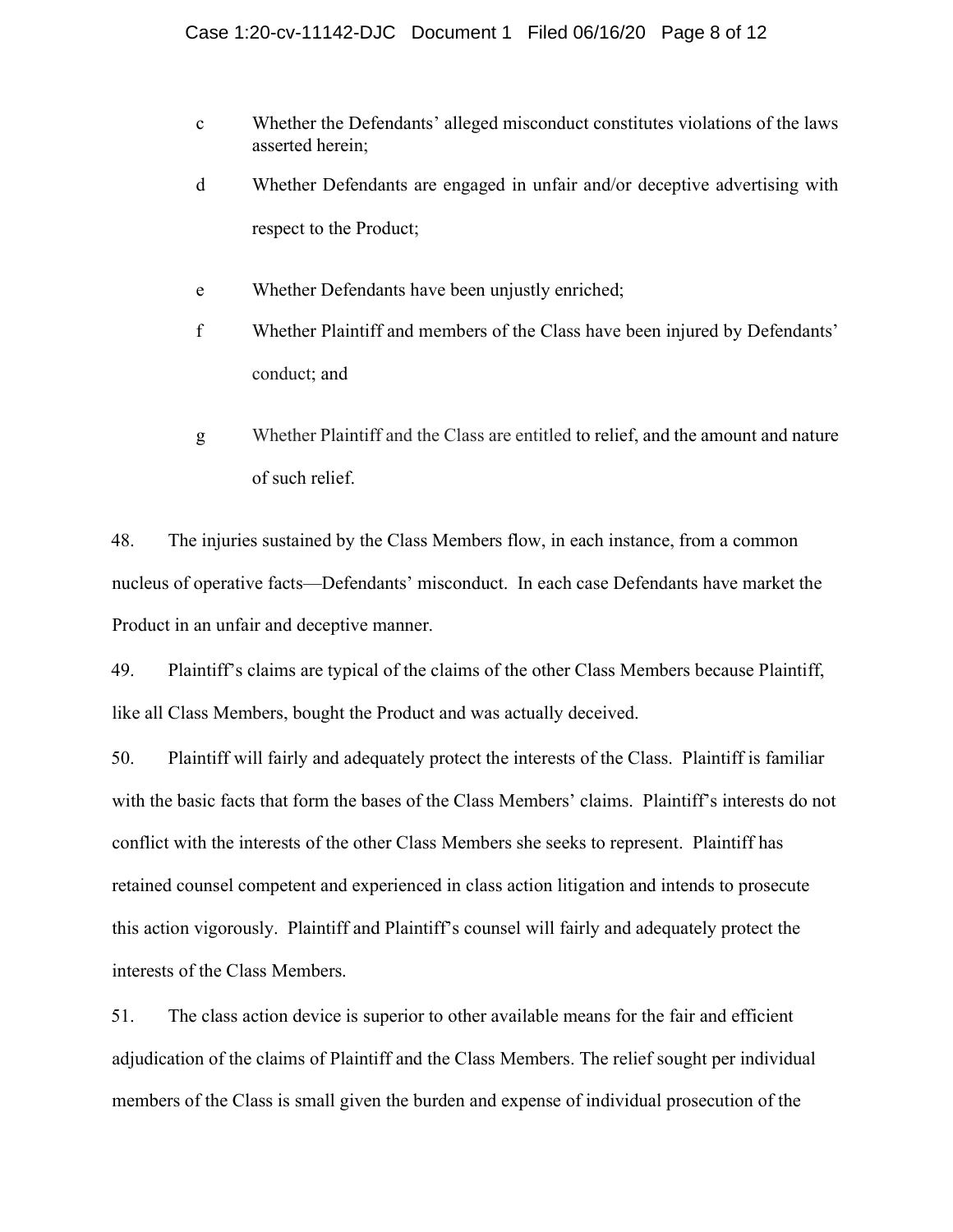## Case 1:20-cv-11142-DJC Document 1 Filed 06/16/20 Page 9 of 12

potentially extensive litigation necessitated by the conduct of Defendants. It would be virtually impossible for the Class Members to seek redress individually. Even if the Class Members themselves could afford such individual litigation, the court system could not.

52. Individual litigation of the legal and factual issues raised by the conduct of Defendants would increase delay and expense to all parties and to the court system. The class action device presents far fewer management difficulties and provides the benefits of a single, uniform adjudication, economies of scale, and comprehensive supervision by a single court. Given the similar nature of the Class Members' claims and the absence of material differences in the state statutes and common laws upon which the Class Members' claims are based, a nationwide Class will be easily managed by the Court and the parties.

53. Defendants have acted or refused to act on grounds generally applicable to Plaintiff and the Class Members, making appropriate final injunctive relief and declaratory relief regarding Plaintiff and the Class.

## FIRST CLAIM

#### (For Violations of Untrue and Misleading Advertising under Mass. Gen. Laws c. 266, § 91)

54. Plaintiff incorporates the above allegations by reference as if set forth herein in full.

55. Defendants' marketing, advertising, and promotion and sale of the Product on the Google Website is untrue, deceptive, and/or misleading, in violation of Mass. Gen. Laws c. 266, § 91.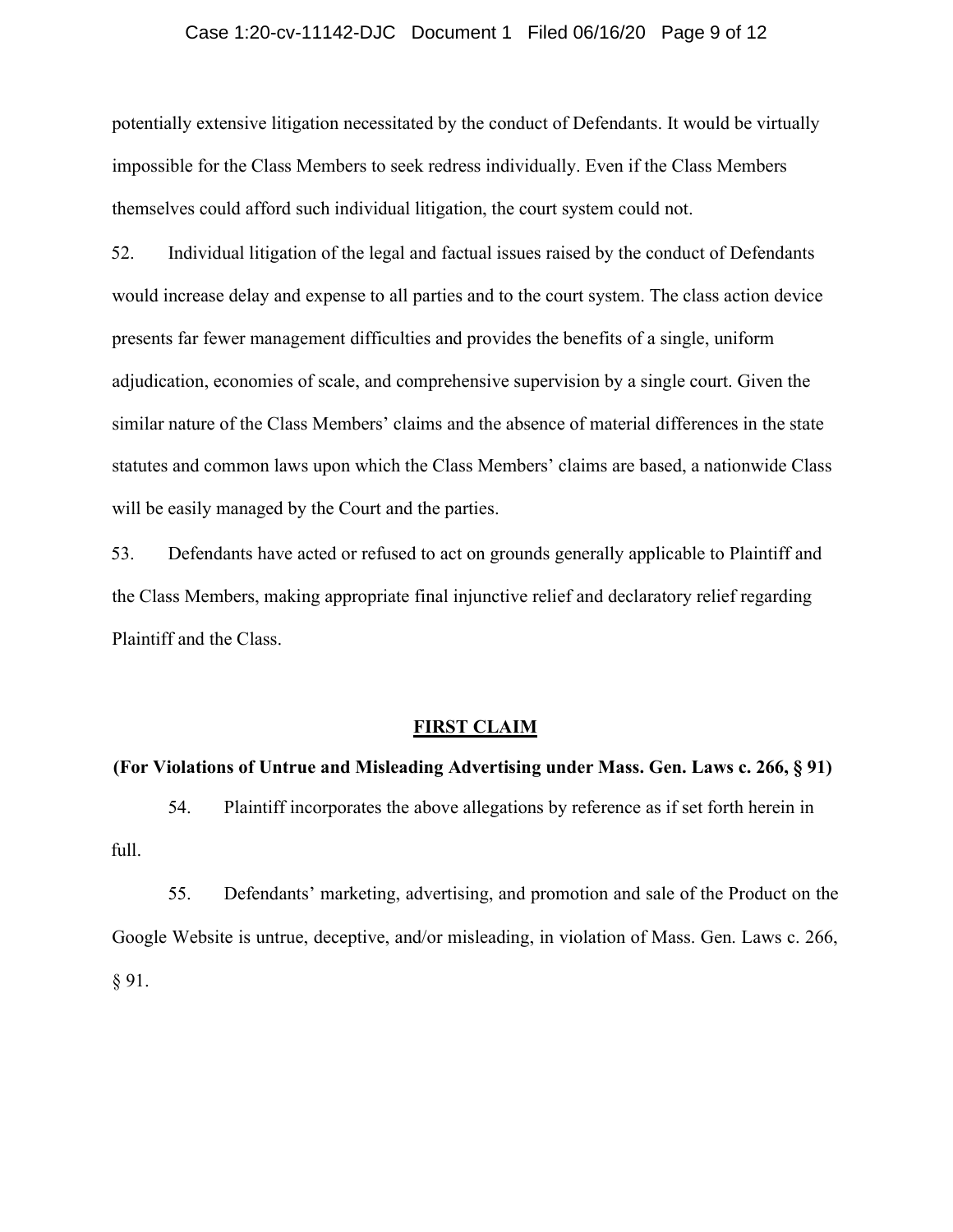## Case 1:20-cv-11142-DJC Document 1 Filed 06/16/20 Page 10 of 12

56. At all times relevant to this action, Defendants knew, or could have, upon reasonable investigation, ascertained that the labeling, marketing, advertising, promotion and sale of the Product on the Google Website was untrue, deceptive, and/or misleading.

57. Defendants' untrue, deceptive, and/or misleading marketing, advertising, promotion and sale of the Product on the Google Website has continued throughout the Class Period and is continuing as of the present date.

58. As a purchaser of the Product who was damaged by Defendants' untrue, deceptive and/or misleading advertising (in that Plaintiff and the other Class members purchased a product that did not conform to the representations made about the Product by Defendants), Plaintiff is entitled to and does bring this class action to seek all available remedies under Mass. Gen. Laws c. 266, § 91, including injunctive relief. The injunctive relief would include an order directing Defendants at least to cease their false and misleading advertising, and publish corrective advertising.

## SECOND CLAIM

#### (Unjust Enrichment)

59. Plaintiff incorporates the above allegations by reference as if set forth herein in full.

60. Defendants sold the Product on the Google Website based on its advertised ability to kill 99.9% of all germs, as further described above. However, the Product does not have such capabilities, as further described above.

61. By purchasing the Product from the Google Website, Plaintiff and the Class have conferred a significant monetary benefit on Defendants, which benefit is known and has been appreciated by Defendants.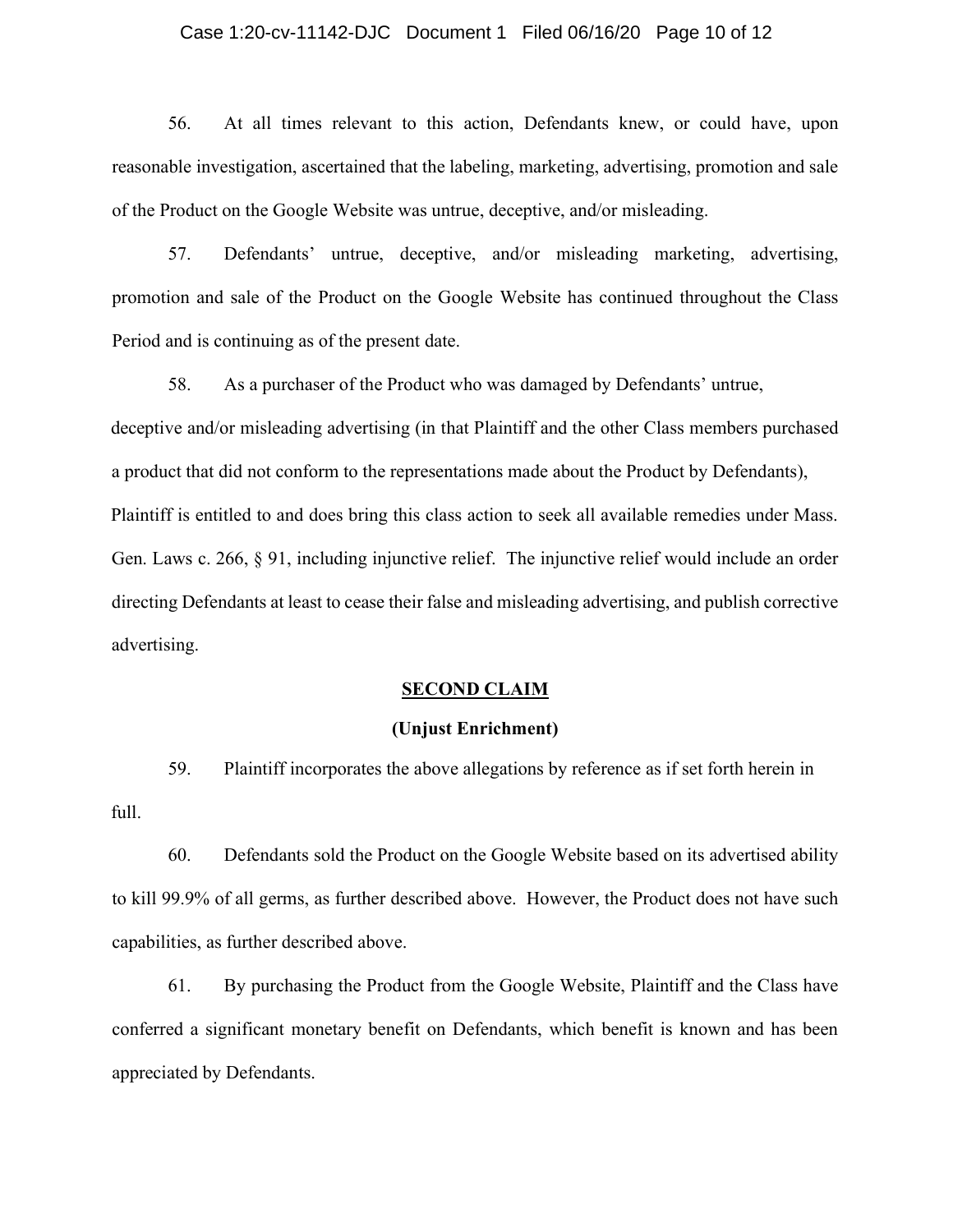## Case 1:20-cv-11142-DJC Document 1 Filed 06/16/20 Page 11 of 12

62. Retention by Defendants of the benefit conferred by Plaintiff and the Class would, under the circumstances, be inequitable.

63. Plaintiff, on behalf of herself and the Class, seeks restitution or, in the alternative, imposition of a constructive trust on the funds inequitably received and retained by Defendants from the sale of the Product made by Defendants on the Google Website.

## PRAYER FOR RELIEF

WHEREFORE, Plaintiff, on behalf of herself and the members of the Class, prays for judgment against Defendants as follows:

- A. An Order certifying this case as a class action and appointing Plaintiff and her counsel to represent the Class;
- B. An Order awarding restitution and disgorgement of Defendants' revenues from sale of the Product on the Google Website to Plaintiff and each member of the Class;
- C. An Order awarding equitable relief, including: enjoining Defendants from continuing the unlawful false advertising practices as set forth herein, directing Defendants to engage in a corrective advertising campaign, directing Defendants to identify, with Court supervision, victims of their conduct and pay them restitution, and disgorgement of all monies acquired by Defendants by means of any act or practice declared by this Court to be wrongful;
- D. An Order awarding the greater of actual damages (including double or treble damages) or statutory damages, as allowable by law;
- E. An Order awarding attorneys' fees and costs to Plaintiff and the other member of the Class; and
- F. Such other and further relief as may be just and proper.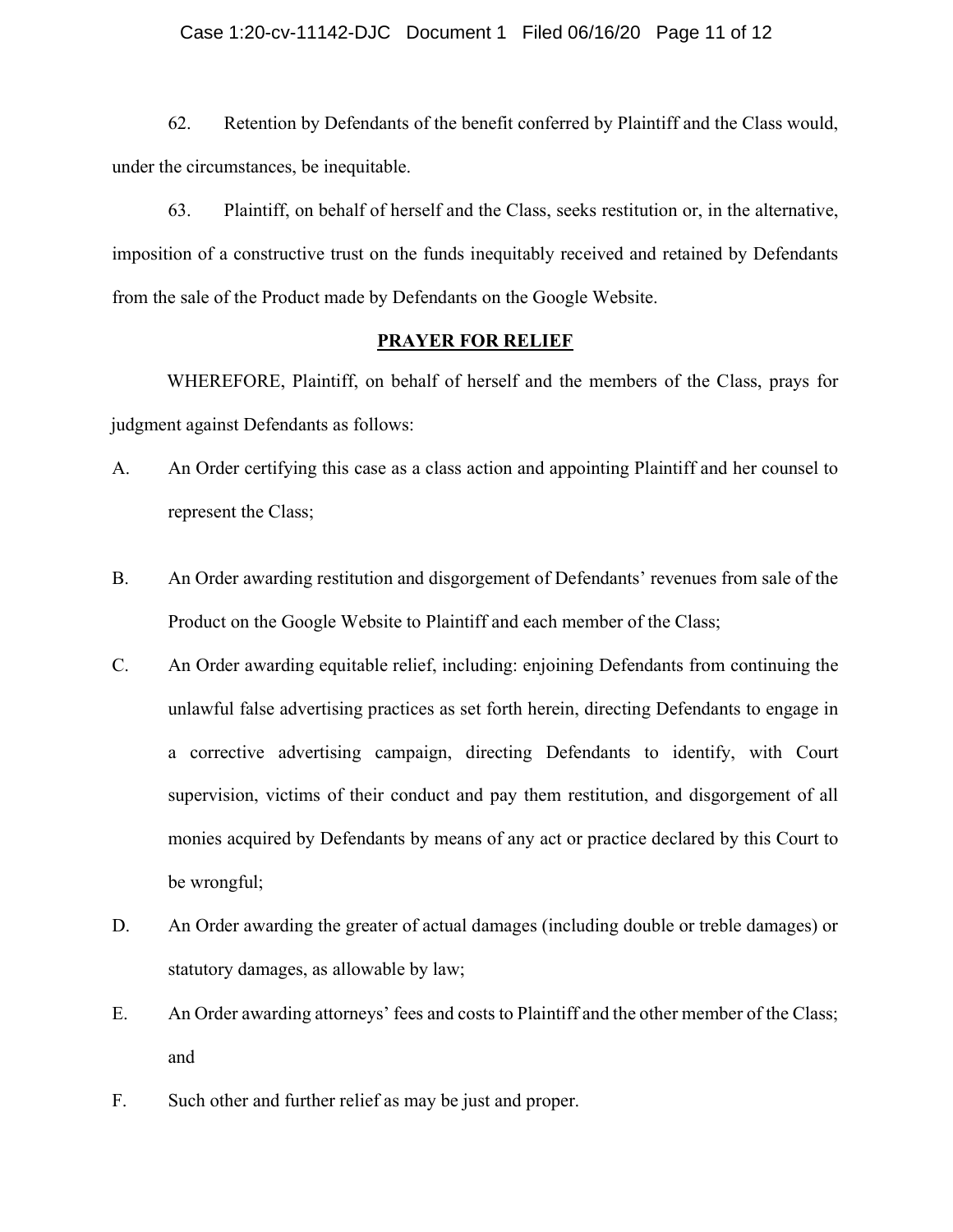# DEMAND FOR JURY TRIAL

Plaintiff hereby demands a trial of her claims by jury to the extent authorized by law.

Dated: June 16, 2020 Respectfully submitted,

/s/ Edward L. Manchur Edward L. Manchur (BBO #316910) P.O. Box 3156 Peabody, MA 01960 Phone: (978) 333-1013 manchurlaw@gmail.com

Counsel for Plaintiff Judith Golditch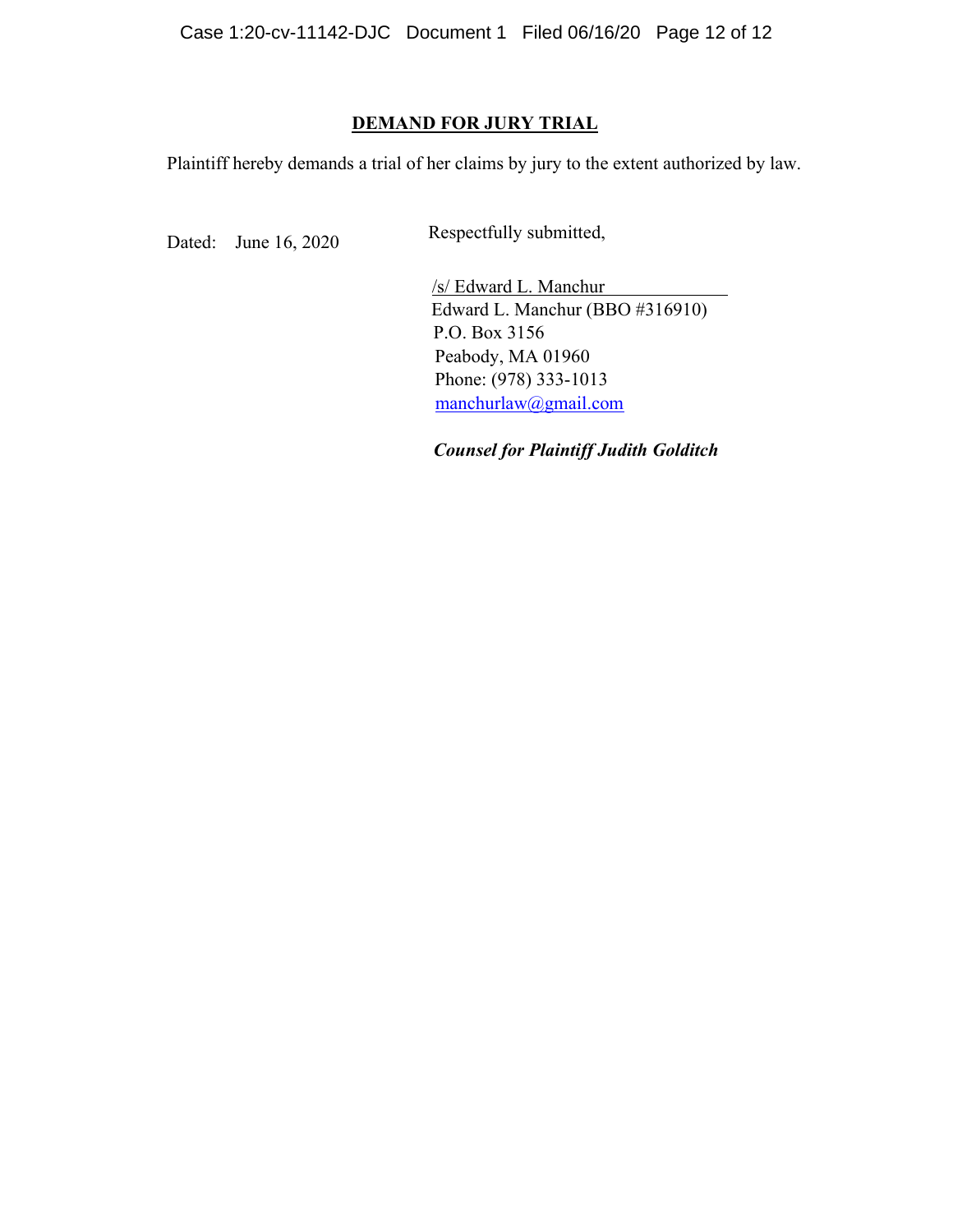# Case 1:20-cv-11142-DJC Document 1-1 Filed 06/16/20 Page 1 of 2

JS 44 (Rev. 06/17) **CIVIL COVER SHEET** The JS 44 civil cover sheet and the information contained herein neither replace nor supplement the filing and service of pleadings or other papers as required by law, except as provided by local rules of court. This form, I. (a) PLAINTIFFS Judith Gold itch<br>10 Bay View Koad<br>Swampscott Mill 01907 **DEFENDANTS** DEFENDANTS HIP habe + Inc. Google LLC<br>and Google Inc ssex Counte (b) County of Residence of First Listed Plaintiff (EXCEPT IN U.S. PLAINTIFF CASES) (IN U.S. PLAINTIFF CASES ONLY) IN LAND CONDEMNATION CASES, USE THE LOCATION OF NOTE: THE TRACT OF LAND INVOLVED (c) Attorneys (Firm Name, Address<sub>n</sub> and Telephone Nun Attorneys (If Known) Address, and Telephone Numbert 2017 II. BASIS OF JURISDICTION (Place an "X" in One Box Only) **III. CITIZENSHIP OF PRINCIPAL PARTIES** (Place an "X" in One Box for Plaintiff (For Diversity Cases Only) and One Box for Defendant) **CI** 1 U.S. Government 3 Federal Ouestion DEF DEF **PTF** Plaintiff (U.S. Government Not a Party) Citizen of This State Incorporated or Principal Place  $\Box$  4  $\Box$  1  $\Box$  4 of Business In This State 2 U.S. Government Incorporated and Principal Place  $\Box$  5 Diversity Citizen of Another State  $\Box$  2  $\Box$  2 Defendant (Indicate Citizenship of Parties in Item III) of Business In Another State Citizen or Subject of a  $\Box$  3 3 Foreign Nation  $\Box$  6  $\Box$  6 Foreign Country **NATURE OF SUIT** (Place an "X" in One Box Only) IV. Click here for: Nature of Suit Code Descriptions **CONTRACT TORTS FORFEITURE/PENALTY BANKRUPTCY OTHER STATUTES**  $\Box$  110 Insurance PERSONAL INJURY 5 625 Drug Related Seizure PERSONAL INJURY 422 Appeal 28 USC 158 □ 375 False Claims Act 7 120 Marine 310 Airplane 7 365 Personal Injury of Property 21 USC 881  $\Box$  423 Withdrawal 7376 Qui Tam (31 USC 130 Miller Act 315 Airplane Product Product Liability  $\Box$  690 Other 28 USC 157  $3729(a)$  $\Box$  140 Negotiable Instrument Liability 7 367 Health Care/ 1 400 State Reapportionment □ 150 Recovery of Overpayment J 320 Assault, Libel & Pharmaceutical **PROPERTY RIGHTS**  $\Box$  410 Antitrust & Enforcement of Judgmen Slander Personal Injury 7 820 Copyrights 7 430 Banks and Banking 151 Medicare Act □ 330 Federal Employers' Product Liability 7 830 Patent □ 450 Commerce  $\Box$ 152 Recovery of Defaulted Liability □ 368 Asbestos Personal 335 Patent - Abbreviated 1 460 Deportation CJ 340 Marine Student Loans **Injury Product** New Drug Application 7 470 Racketeer Influenced and (Excludes Veterans)  $\Box$ 345 Marine Product Liability □ 840 Trademark Corrupt Organizations **PERSONAL PROPERTY SOCIAL SECURITY** 153 Recovery of Overpayment Liability **LABOR** 480 Consumer Credit of Veteran's Benefits 7 350 Motor Vehicle 370 Other Fraud 710 Fair Labor Standards □ 861 HIA (1395ff) T 490 Cable/Sat TV 160 Stockholders' Suits 355 Motor Vehicle 371 Truth in Lending Act 362 Black Lung (923) 5 850 Securities/Commodities/  $\Box$ 720 Labor/Management 7 190 Other Contract Product Liability 380 Other Personal  $\Box$  863 DIWC/DIWW (405(g)) Exchange <sup>1</sup> 195 Contract Product Liability 360 Other Personal Property Damage Relations 364 SSID Title XVI 1 890 Other Statutory Actions 7 196 Franchise Injury □ 385 Property Damage 740 Railway Labor Act  $\Box$  865 RSI (405(g)) □ 891 Agricultural Acts 362 Personal Injury -Product Liability 751 Family and Medical 7 893 Environmental Matters Medical Malpractice Leave Act □ 895 Freedom of Information **REAL PROPERTY CIVIL RIGHTS PRISONER PETITIONS** 790 Other Labor Litigation FEDERAL TAX SUITS Act 7 210 Land Condemnation □ 440 Other Civil Rights **Habeas Corpus:** 791 Employee Retirement 370 Taxes (U.S. Plaintiff 396 Arbitration 7 220 Foreclosure  $\Box$  441 Voting 463 Alien Detainee or Defendant) □ 899 Administrative Procedure Income Security Act 230 Rent Lease & Eiectment  $\square$  442 Employment 371 IRS-Third Party Act/Review or Appeal of 510 Motions to Vacate 7 240 Torts to Land  $\Box$  443 Housing/ 26 USC 7609 Agency Decision Sentence 7 245 Tort Product Liability Accommodations 530 General 7 950 Constitutionality of 7 290 All Other Real Property  $\Box$  445 Amer w/Disabilities **IMMIGRATION** T 535 Death Penalty **State Statutes** Employment Other: 7 462 Naturalization Application J 446 Amer. w/Disabilities . □ 540 Mandamus & Other 3 465 Other Immigration 550 Civil Rights Other Actions □ 448 Education 555 Prison Condition □ 560 Civil Detainee Conditions of Confinement **ORIGIN** (Place an "X" in One Box Only)  $\square$  2 Removed from Original  $\Box$  4 Reinstated or  $\Box$  5 Transferred from  $\Box$  3 Remanded from  $\Box$  6 Multidistrict <sup>1</sup>8 Multidistrict Proceeding Appellate Court State Court Reopened Another District Litigation -Litigation -Transfer Direct File (specify, Cite the U.S. Civil Statute under which you are filing (Do not cite juri svantes unless diversity) VI. CAUSE OF ACTION Brief description of cause: advertisement rodic VII. REOUESTED IN **DEMANDS** CHECK IF THIS IS A CLASS ACTION CHECK YES only if demanded in complaint:  $\mathcal{D}^{\mathcal{D}}$ UNDER RULE 23, F.R.Cv.P. **COMPLAINT: JURY DEMAND:**  $\Box$ No Yes

| VIII. RELATED CASE(S)<br><b>IF ANY</b> | (See instructions): | <b>JUDGE</b>                                |              | DOCKET NUMBER |  |
|----------------------------------------|---------------------|---------------------------------------------|--------------|---------------|--|
| DATE                                   |                     | SIGNATURE OF ATTORMEY OF RECORD<br>n<br>וכז | ӃӃӷ          |               |  |
| <b>FOR OFFICE USE ONLY</b>             |                     |                                             |              |               |  |
| <b>RECEIPT#</b>                        | AMOUNT              | <b>APPLYING IFP</b>                         | <b>JUDGE</b> | MAG. JUDGE    |  |